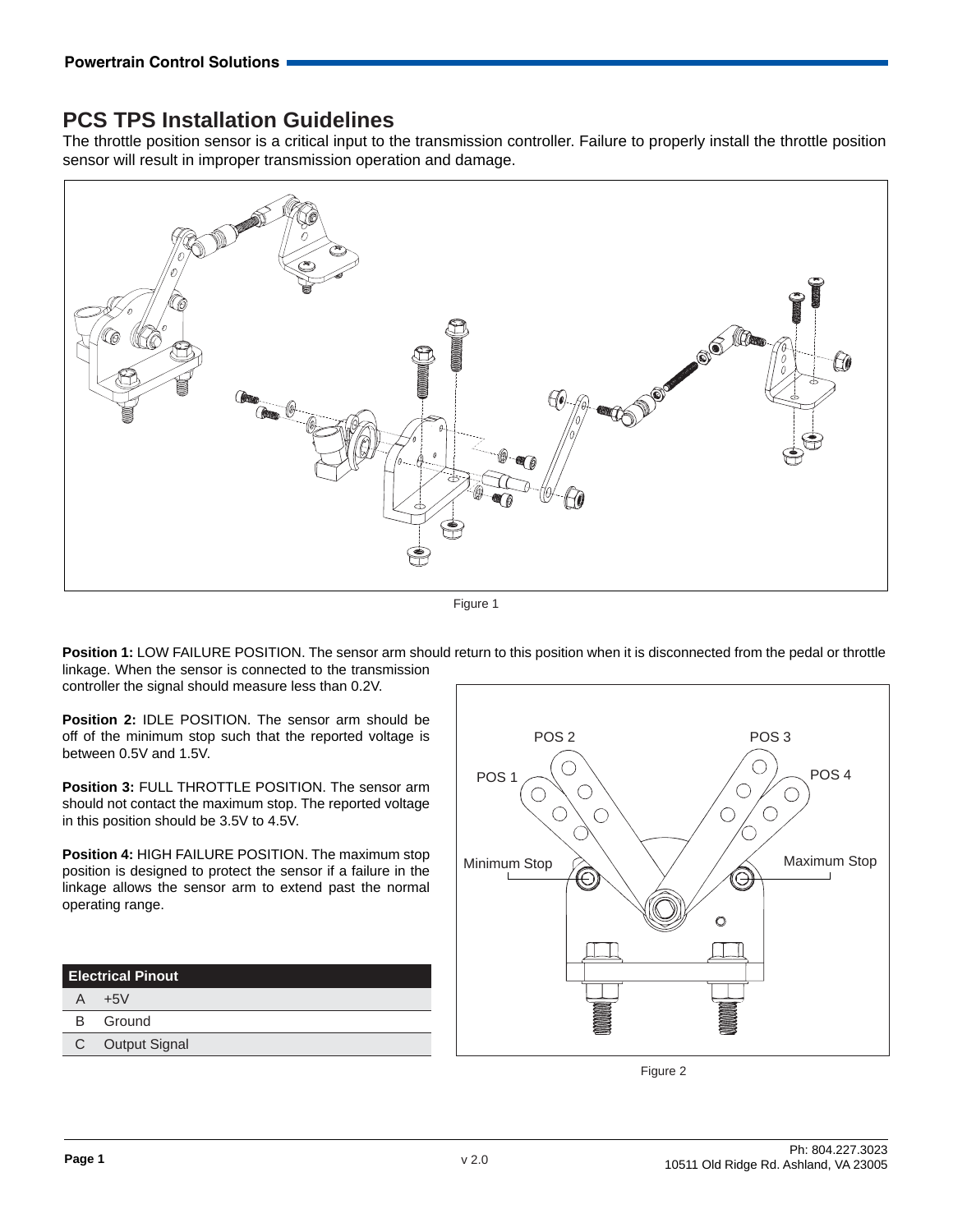## **TPS Verification Checklist**

You must be able to answer YES to all of these statements to verify proper sensor installation.

- 1. The sensor is mounted in a location that is free from excessive vibration, protected from heat sources, debris, and fluids.
- 2. The sensor is mounted with proper fasteners (lock washers, lock nuts, etc) and uses appropriate materials (no uncoated steel, etc) for the sensor to last the anticipated life of the vehicle.
- 3. When the accelerator pedal is at idle (not depressed), the sensor arm is off of the minimum stop and the voltage as shown on the TCM software monitor screen is between 0.5V and 1.5V.
- 4. When the sensor arm is disconnected from the linkage that connects it to the engine or pedal, the sensor arm returns to the minimum stop and the voltage on the TCM software monitor screen is below 0.2V. Code 22 becomes active after three seconds.
- 5. When the pedal is pressed, the sensor arm moves accordingly. There is no movement or "slop" such that the pedal or engine throttle blade can move without seeing a voltage change on the TCM software monitor screen.
- 6. The sensor moves freely without binding. The sensor does not provide any resistance or change to the operation of the throttle linkage.
- 7. When the accelerator pedal is at full throttle, the sensor arm does not contact the maximum stop and the voltage as shown on the TCM software monitor screen is between 3.5V and 4.5V.